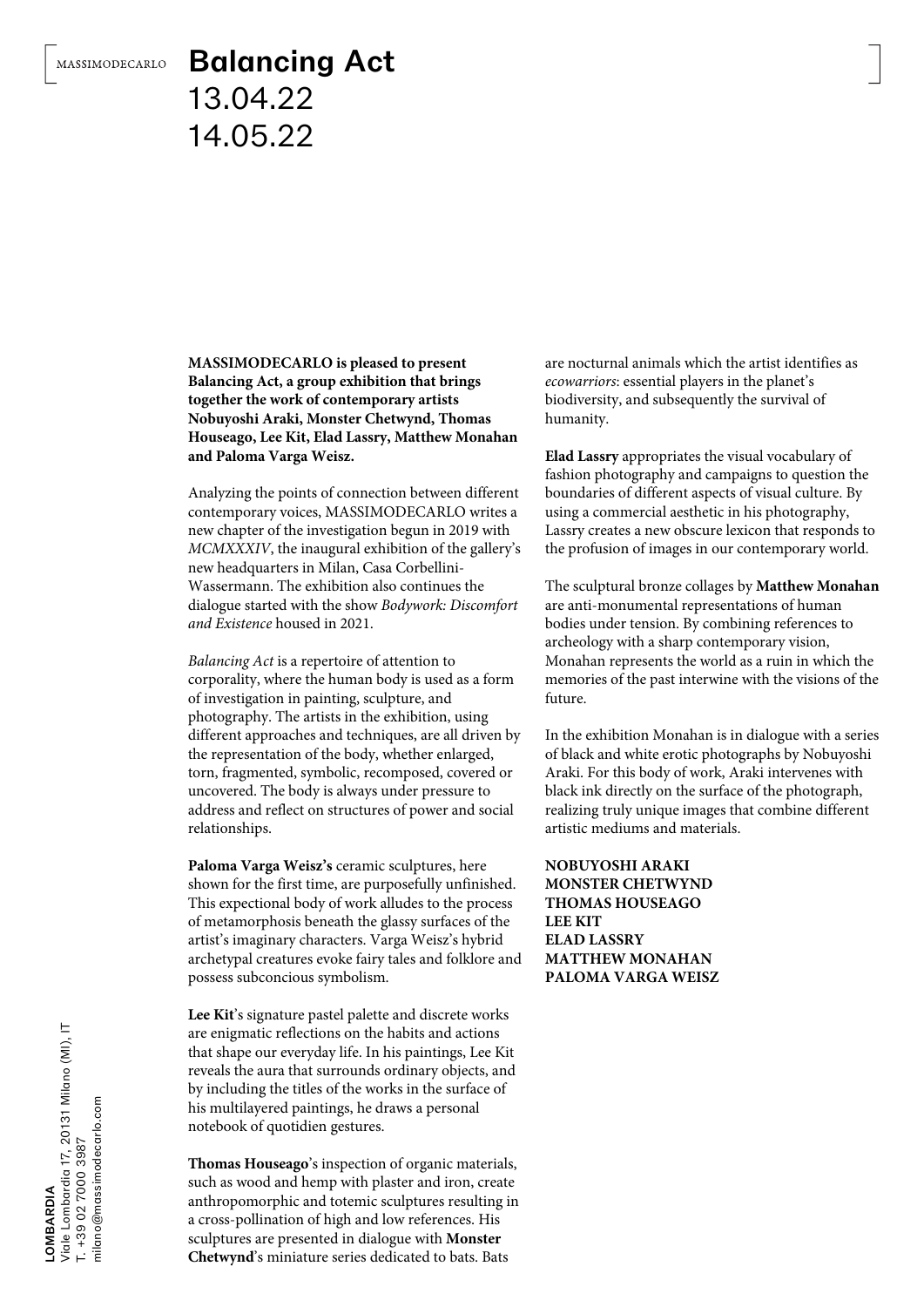**Nobuyoshi Araki** was born in Tokyo in 1940, he lives and works in Tokyo. Selected solo exhibitions include Nobuyoshi Araki, Galeria Javier López & Fer Frances, Madrid, Spain; Impossible Love – Vintage Photographs, C/O Berlin, Germany; Umegaoka Elegy, Taka Ishii Gallery, Tokyo, Japan (2019); Montrous Paradise, RuArts Gallery, Moscow, Russia; Kata-Me, Rat Hole Gallery, Tokyo, Japan; Love-Dream, Love-Nothing, Taka Ishii Gallery, Tokyo, Japan; Hana Jinsei (Flower – Life), Over the Influence, Los Angeles, USA; The Eros Demon, De Primi Fine Art, Lugano, Switzerland (2018). Selected recent group exhibition include Survived, Taka Ishii Gallery, Tokyo, Japan; Neko Project, IBASHO, Antwerp, Belgium; My Garden of Eden, Christophe Guye Galerie, Zürich, Switzerland; Japanese Art of the 1980s and 1990s. Part I, Blum & Poe, Los Angeles, USA; Through the Looking Glass, TorchGallery, Amsterdam, Netherlands; Now is the time, Kunstmuseum Wolfsburg, Wolfsbur, Germany.

**Monster Chetwynd** was born in London in 1973; she lives and works in Glasgow and Zurich. Her solo shows include: Monster Chetwynd: Free Energy (The Life of Nicola Tesla), Studio Voltaire, London; Bat Opera, MASSIMODECARLO, Hong Kong (2021); Monster Rebellion, Villa Arson, Nice, France; Toxic Pillows, De Pont Museum of Contemporary Art, Tilburg, Netherlands (2019); The owl with the laser eyes, Fondazione Sandretto Re Rebaudengo, Torino (2018); The Science Lab & The Green Room, Art Basel Parcours, Basel (2017); Dogsy Ma Bone, Tate Exchange, London (2017). Her recent group shows include: Ruhr Ding: Klima, Urbane Künste Ruhr, Bochum (2021); 16th Istanbul Biennial, İstanbul Foundation for Culture and Arts, Istanbul (2019); Experience Traps, Middelheim Museum, Antwerpen (2018); Now, National Galleries of Scotland, Edinburgh (2018); Tate Exchange, Liverpool Biennial Tour, London (2017).

**Thomas Houseago** was born in Leeds, UK in 1972. He lives and works in Los Angeles. Selected solo and duo exhibitions include Gagosian, London (2021); Royal Museums of Fine Arts of Belgium, Brussels (2021); Xavier Hufkens, Brussels (2020); Royal Academy, London (2019); Musée d'Art moderne de la Ville de Paris (2019). Selected group exhibitions include Gagosian, Paris (2020); Grand Palais, Paris

(2017); Art Gallery of South Australia, Adelaide (2017).

**Lee Kit** was born in Hong Kong in 1978. He lives and works in Hong Kong. Recent solo exhibitions include: *The Gazing Eyes Won't Lie*, MASSIMODECARLO Hong Kong & MASSIMODECARLO VSpace, (2020); *Casa Masaccio*, San Giovanni Valdarno, Italy (2018); Hara Museum, Tokyo (2018); *Something you can't leave behind*, MASSIMODECARLO, Hong Kong (2017); *Lee Kit: Hold your breath, dance slowly*, Walker Art Centre, Minneapolis (2016). Group exhibitions include: *All Watched Over by Machines of Loving Grace*, Palais de Tokyo, Paris, France (2017); *The City, My Studio / The City, My Life*, Kathmandu Triennale (2017); Jing Shen. *The Act of Painting in Contemporary China*, PAC Padiglione d'Arte Contemporanea, Milan (2015).

**Elad Lassry** was born in Tel Aviv, Israel in 1977, he lives and works in Los Angeles. Solo exhibitions include Museum Boijmans van Beuningen in Rotterdam (2013), The Kitchen in New York (2012), the PAC – Padiglione di Arte Contemporanea in Milan (2012), the Kunsthalle in Zurich (2010), the Whitney Museum of American Art in New York (2009) and at the Art Institute in Chicago (2008). Group shows include: *Perfect Likeness*, Hammer Museum, Los Angeles (2015), Photo Poetics, Guggenheim Museum, New York (2015), *A World of Its Own: Photographic Practises in the Studio*, Museum of Modern Art, New York (2014); *Off the Wall*, Whitney Museum of American Art, New York (2012).

**Matthew Monahan** was born in Eureka, USA in 1972. He lives and works in Los Angeles. Solo exhibitions include: Artzuid Amsterdam Sculpture Biennial, Amsterdam, (2019); *Mensbeeld (human image)*, The Rabo Art Collection, Museum Kranenburgh, Bergen (2017); *Matthew Monahan*, Museo Nazionale Romano in Palazzo Altemps, Rome (2016). Group shows in prominent institutions include: Villa Chiuminatto, Turin, (2021); *Contemporary dialogues with Tintoretto*, curated by Ludovico Pratesi, Galleria Giorgio Franchetti alla Ca' d'Oro, Venice (2018); *The Trick Brain*, curated by Massimiliano Gioni, Aishti Foundation, Beirut